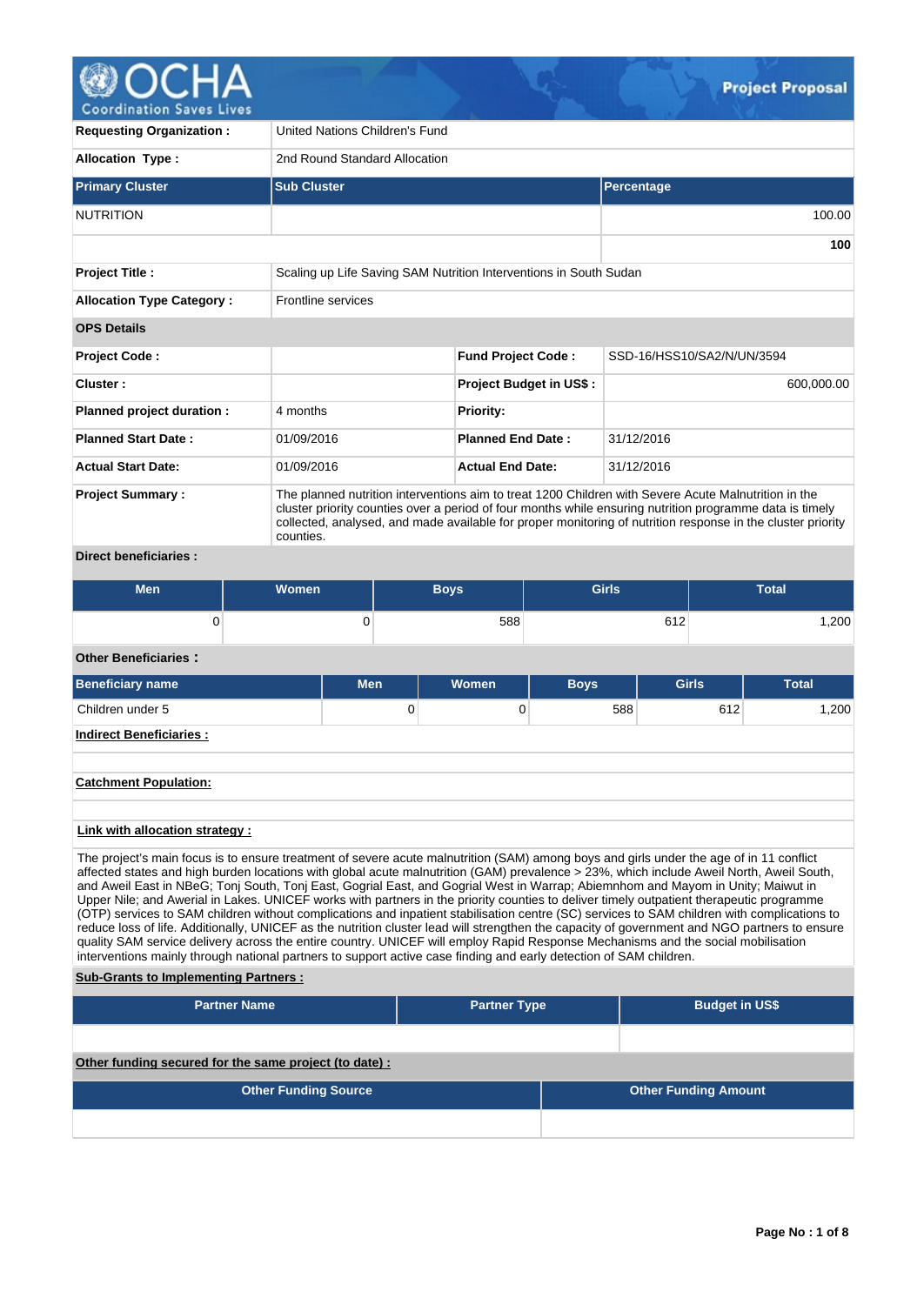### **Organization focal point :**

| <b>Name</b>           | <b>Title</b>          | <b>IEmail</b>       | <b>Phone</b>   |
|-----------------------|-----------------------|---------------------|----------------|
| Shaya Ibrahim Asindua | Deputy Representative | sasindua@unicef.org | +211 912398403 |
| <b>BACKGROUND</b>     |                       |                     |                |

#### **1. Humanitarian context analysis**

The recent outbreak of hostilities in the capital Juba on 8 July 2016, renewed fighting in other parts of the country, and the deepening economic crisis have led to a further deterioration of the existing humanitarian crisis which has left more than 1.69 million people internally displaced, and prompted over 748,250 South Sudanese to take refuge in neighbouring countries. In addition, South Sudan hosts around 260,000 refugees from neighbouring countries, mainly Sudan.

According to the Food Security and Nutrition Monitoring System (FSNMS) in June 2016, the global acute malnutrition (GAM) for South Sudan Sudan stands at 17.9 %. This represents a drastic increase in malnutrition since the last FSNMS conducted in November/December 2015 that registered a GAM of 13%. According to the assessment, over 50% of the counties recorded GAM levels above WHO emergency threshold (>15% GAM rate). Specific states like Northern Bahr el Ghazal have recorded catstrophic GAM levels of 33%, indicating that one in every three children 6 to 59 months in NBeG is acutely malnourished. In WBeG, where the acute malnutrition that was previously 8.5% in December 2015, the GAM was reported at 20.6% denoting a twofold increase in malnutrition in the last six months. Similarly, in Eastern Equatoria where GAM oscillated below 13% in previous rounds, the FSNMS registered a GAM of 15.2%. In Unity, a GAM of 26.2% was observed while GAM rates of 16.7% and 17.7% were reported in Upper Nile and Jonglei respectively. In all the historically high malnutrition burdened states, an increase in GAM was noted. UNICEF has therefore priritised 11 counties with GAM rates above 23 %.

#### **2. Needs assessment**

According to the Food Security and Nutrition Monitoring System (FSNMS) in June 2016, the global acute malnutrition (GAM) for South Sudan Sudan stands at 17.9 %. This represents a drastic increase in malnutrition since the last FSNMS conducted in November/December 2015 that registered a GAM of 13%. According to the assessment, over 50% of the counties recorded GAM levels above WHO emergency threshold (>15% GAM rate). Specific states like Northern Bahr el Ghazal have recorded catstrophic GAM levels of 33%, indicating that one in every three children 6 to 59 months in NBeG is acutely malnourished. In WBeG, where the acute malnutrition that was previously 8.5% in December 2015, the GAM was reported at 20.6% denoting a twofold increase in malnutrition in the last six months. Similarly, in Eastern Equatoria where GAM oscillated below 13% in previous rounds, the FSNMS registered a GAM of 15.2%. In Unity, a GAM of 26.2% was observed while GAM rates of 16.7% and 17.7% were reported in Upper Nile and Jonglei respectively. In all the historically high malnutrition burdened states, an increase in GAM was noted. UNICEF has therefore priritised 11 counties with GAM rates above 23 %.

### **3. Description Of Beneficiaries**

With CHF funding, UNICEF and partners plan to treat 1200 (F-612, M- 588) SAM children under five (6-59 months). SAM children will be identified through passive case finding and active case identification during community mobilisation and mass screening efforts.

#### **4. Grant Request Justification**

The project's main focus is to ensure that malnutrition and especially severe acute malnutrition is addressed among boys, girls, and women in conflict-affected states and high burden areas, specifically Aweil North, Aweil South, and Aweil East in NBeG; Tonj South, Tonj East, Gogril East, and Gogril West in Warrap; Abiemnhom and Mayom in Unity; Maiwut in Upper Nile; and Awerial in Lakes through UNICEF RRM teams. However, given the reported high caseload/admissions in TFP, priority will be given to NBeG counties.

During the 1st allocation, CRC recommended UNICEF Nutrition to be the Custodian for SMART surveys, a role that UNICEF South Sudan has performed in the past. UNICEF is therefore proposing to be awarded the CHF funds to manage the 8 planned SMART surveys over the funding period, CRC further recommended UNICEF to continue being the custodian of SMART surveys during the 2nd CHF standard allocation.. In addition UNICEF will employ the RRM model designed to address critical gaps in provision of lifesaving humanitarian coverage and to meet the needs of those otherwise inaccessible by responding to the rapidly changing environment on the ground. As part of the multi-sectoral RRM package – which includes food security, WASH, education and protection interventions – nutrition interventions are provided in select missions dependent on partner presence, availability of technical nutritionists and the modality of the RRM. When required nutrition standalone RRM are also being conducted in selected location including follow up missions. The duration of RRM be extended from two weeks up to three months as per need until a partner is on board to run the project.A qualified nutritionist oversees the implementation of the emergency nutrition intervention package that includes: nutrition screening of pregnant and lactating women and children between six and 59 months; referral or direct provision of treatment for those identified as malnourished; deworming and vitamin A supplementation; IYCF-E messaging to promote important infant and young children feeding practices.

#### **5. Complementarity**

CHF funding will complement other UNICEF funds already channeled to partners in the priority counties.

#### **LOGICAL FRAMEWORK**

#### **Overall project objective**

The overall objective of the project is to prevent excess morbidity and mortality in children due to severe acute malnutrition.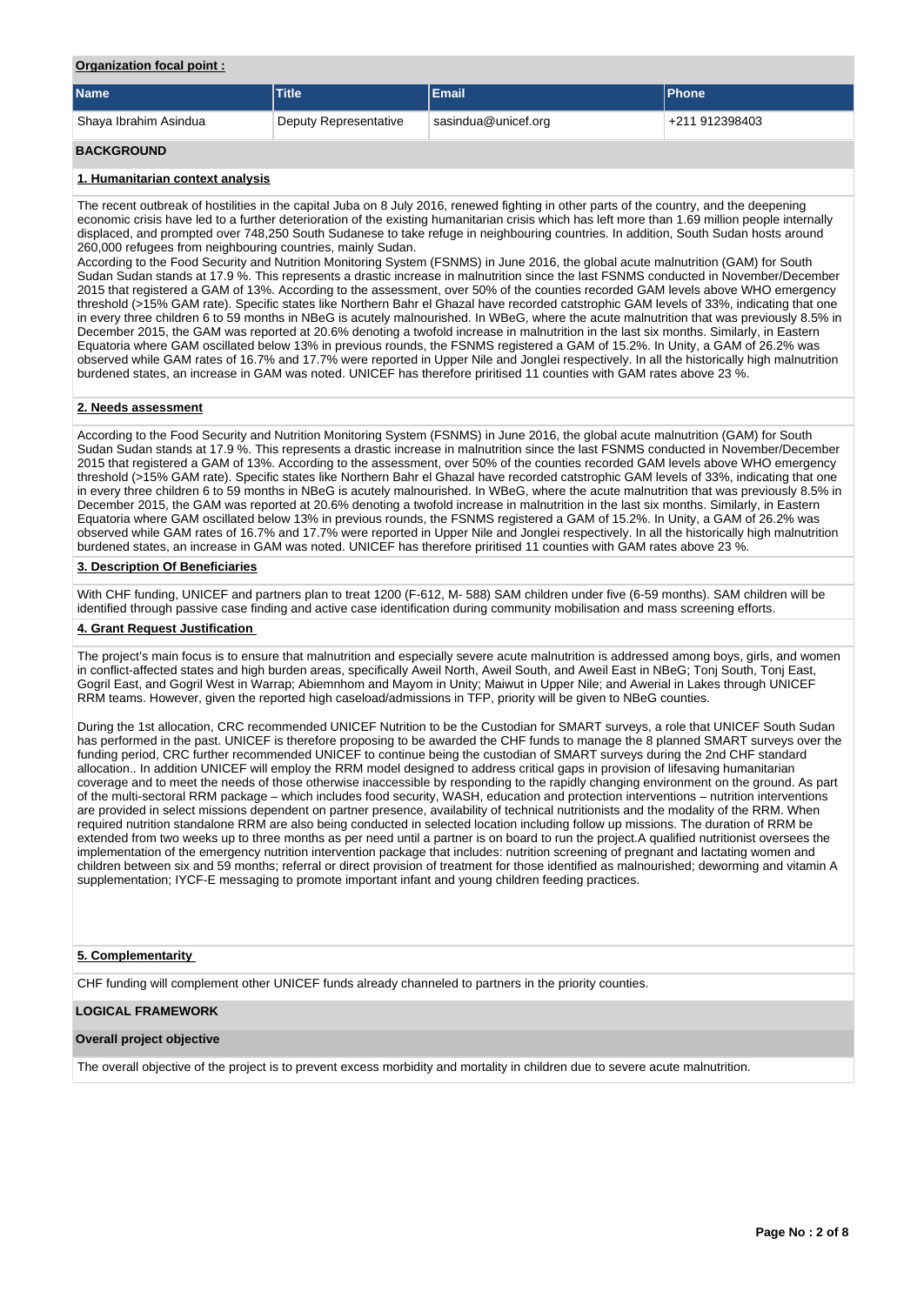| <b>Cluster objectives</b>                                                                                                      | <b>Strategic Response Plan (SRP) objectives</b>                                                                   | <b>Percentage of activities</b> |
|--------------------------------------------------------------------------------------------------------------------------------|-------------------------------------------------------------------------------------------------------------------|---------------------------------|
| CO1: Deliver quality lifesaving management<br>of acute malnutrition for the most vulnerable<br>and at risk                     | HRP 2016 SO1: Save lives and alleviate<br>suffering through safe access to services and<br>resources with dignity | 70                              |
| CO3: Ensure enhanced needs analysis of<br>nutrition situation and robust monitoring and<br>effective coordination of responses | HRP 2016 SO2: Ensure communities are<br>protected, capable and prepared to cope with<br>significant threats       | 30                              |

**Contribution to Cluster/Sector Objectives :** Deliver quality lifesaving management of acute malnutrition for the most vulnerable and at risk at least 70% of SAM and 78.6% of MAM in girls and boys 6-59 months, 60% PLW and 60% elderly in the POC's.

### **Outcome 1**

SAM children 6-59 months have access to timely and quality life-saving treatment.

#### **Output 1.1**

#### **Description**

1,200 SAM children age 6-59 months (588 boys and 612 girls) treated at the outpatient therapeutic feeding centres and inpatient stabilisation centres.

### **Assumptions & Risks**

Assumption: Security enabling access to beneficiaries;

Risks: Insecurity leading to continued population movement; seasonal logistical issues in regards to movement; unwillingness of partners to operate in high risk environments.

## **Activities**

# **Activity 1.1.2**

Prepositioning nutrition supplies (RUTF ) to partners in priority intervention locations

#### **Activity 1.1.3**

Conduct monitoring and supportive supervision missions to the OTP sites

#### **Activity 1.1.1**

Provide nutrition treatment for children with Severe Acute Malnutrition at the OTP and SC

# **Activity 1.1.4**

Facilitate information sharing on progress of SAM treatment during field nutrition coordination meeting.

#### **Activity 1.1.5**

Provide refresher training to health workers and nutrition workers on MUAC screening, oedema detection and treatment of severe acute malnutrition cases.

#### **Activity 1.1.6**

Conduct community mobilisation and MUAC Screening for children 6-59 months age

# **Indicators**

|                 |                                                                   |                                                                                   | <b>End cycle beneficiaries</b> |              |     |                   |                 |  |  |  |  | <b>End</b><br>cycle |
|-----------------|-------------------------------------------------------------------|-----------------------------------------------------------------------------------|--------------------------------|--------------|-----|-------------------|-----------------|--|--|--|--|---------------------|
| Code            | <b>Cluster</b>                                                    | <b>Indicator</b>                                                                  | <b>Men</b>                     | <b>Women</b> |     | <b>Boys</b> Girls | <b>Target</b>   |  |  |  |  |                     |
| Indicator 1.1.1 | <b>NUTRITION</b>                                                  | Frontline services # of children (under-5) admitted<br>for the treatment of SAM   |                                |              | 588 | 612               | 1.200           |  |  |  |  |                     |
|                 | <b>Means of Verification:</b> Monthly RMM Nutrition reports       |                                                                                   |                                |              |     |                   |                 |  |  |  |  |                     |
| Indicator 1.1.2 | <b>NUTRITION</b>                                                  | Core pipeline # of cartons of RUTF procured and<br>distributed to partners        |                                |              |     |                   | 1.200           |  |  |  |  |                     |
|                 | <b>Means of Verification:</b> Monthly Supply distribution reports |                                                                                   |                                |              |     |                   |                 |  |  |  |  |                     |
| Indicator 1.1.3 | <b>NUTRITION</b>                                                  | Core pipeline # of joint monitoring missions to the<br>implementation sites       |                                |              |     |                   | 12 <sup>1</sup> |  |  |  |  |                     |
|                 |                                                                   | <b>Means of Verification:</b> Joint monitoring and supportive supervision reports |                                |              |     |                   |                 |  |  |  |  |                     |
| Outcome 2       |                                                                   |                                                                                   |                                |              |     |                   |                 |  |  |  |  |                     |

Timely and reliable nutrition data is provided in priority counties for evidence based nutrition interventions

#### **Output 2.1**

# **Description**

8 SMART surveys are conducted in 11 priority counties

# **Assumptions & Risks**

Assumptions: Enabling security and access to provide representative sampling,

Availability of partners to stay and deliver.

Risk: Insecurity and poor access in many counties remain the key challenges to nutrition surveillance and assessments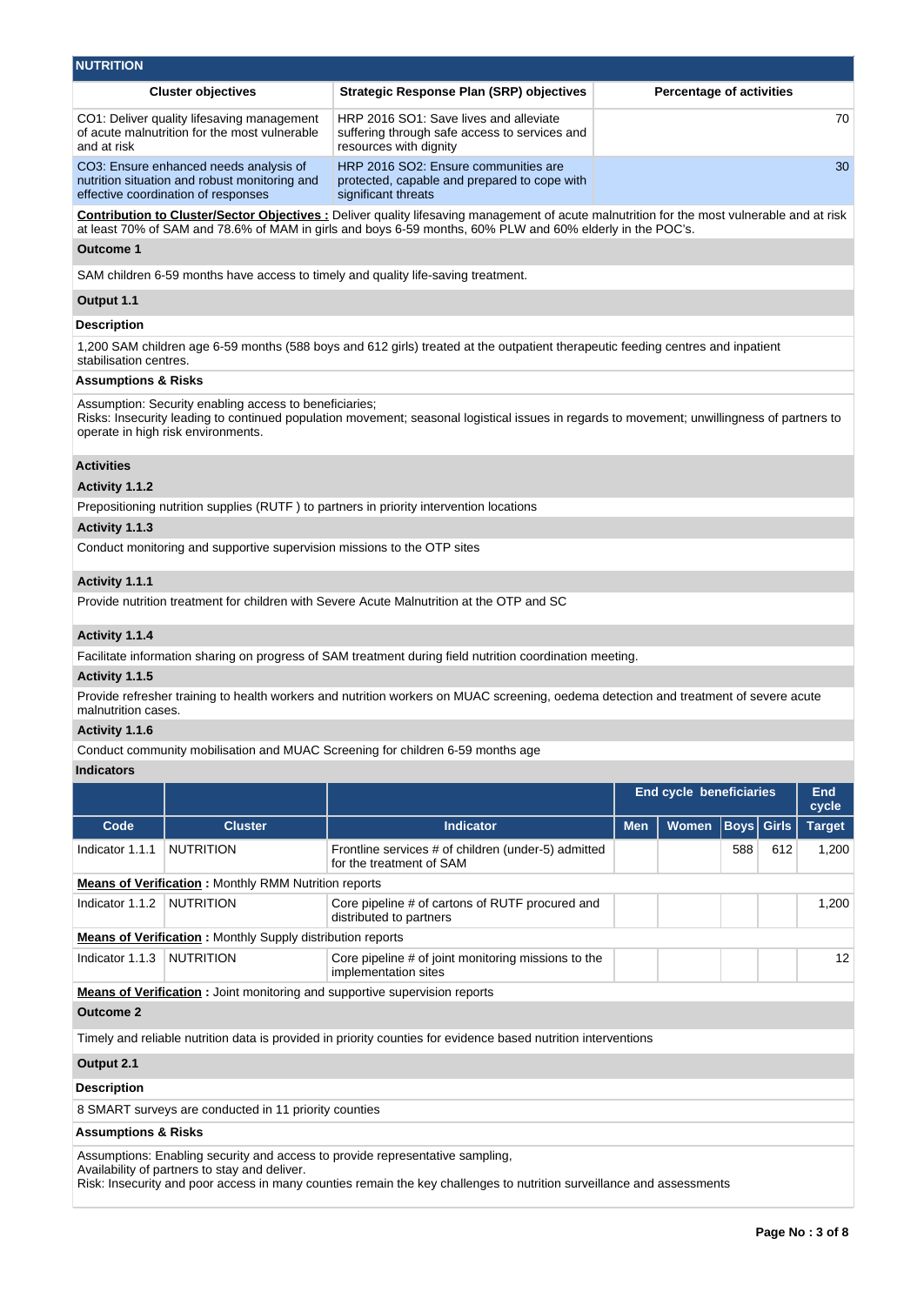### **Activities**

# **Activity 2.1.1**

Conduct Nutrition SMART surveys in priority counties

### **Activity 2.1.2**

Submit Survey proposal and results for NIWG validation

# **Activity 2.1.3**

Disseminate survey results to nutrition cluster members and partners for programme interventions

### **Indicators**

|                            |                                                                  |                  | <b>End cycle beneficiaries</b> |       |  |                   | End<br>cycle  |  |  |  |  |  |
|----------------------------|------------------------------------------------------------------|------------------|--------------------------------|-------|--|-------------------|---------------|--|--|--|--|--|
| Code                       | <b>Cluster</b>                                                   | <b>Indicator</b> | <b>Men</b>                     | Women |  | <b>Boys Girls</b> | <b>Target</b> |  |  |  |  |  |
| Indicator 2.1.1            | NUTRITION                                                        |                  |                                |       |  | 8                 |               |  |  |  |  |  |
|                            | <b>Means of Verification: Validated Nutrition survey reports</b> |                  |                                |       |  |                   |               |  |  |  |  |  |
| <b>Additional Targets:</b> |                                                                  |                  |                                |       |  |                   |               |  |  |  |  |  |
| <b>MOD</b>                 |                                                                  |                  |                                |       |  |                   |               |  |  |  |  |  |

### **M & R**

#### **Monitoring & Reporting plan**

Treatment of SAM cases: UNICEF field-based staff will develop travel plans which will include site visits to monitor project progress of RRM team. Reports expected on a weekly basis, will be compiled in Juba and then circulated to field-based staff. Verification of reports submitted will be done based on observations in sites visited. Tools that will be used in monitoring partner performance will be harmonised and feedback will be provided to RRM team.

#### **Workplan**

| <b>Activitydescription</b>                                                                                                                                                     | Year | $\overline{2}$ |  | 5 | 6. | 8 | 9        | 10   11  |              |                         |
|--------------------------------------------------------------------------------------------------------------------------------------------------------------------------------|------|----------------|--|---|----|---|----------|----------|--------------|-------------------------|
| Activity 1.1.1: Provide nutrition treatment for children with Severe Acute<br>Malnutrition at the OTP and SC                                                                   | 2016 |                |  |   |    |   | $\times$ | $X$ $X$  |              | $\mathsf{X}$            |
| Activity 1.1.2: Prepositioning nutrition supplies (RUTF) to partners in priority<br>intervention locations                                                                     | 2016 |                |  |   |    |   | X        | X        |              |                         |
| Activity 1.1.3: Conduct monitoring and supportive supervision missions to the OTP<br>sites                                                                                     | 2016 |                |  |   |    |   | X        | $\times$ | ΙX.          | $\mathsf{I} \mathsf{X}$ |
| Activity 1.1.4: Facilitate information sharing on progress of SAM treatment during<br>field nutrition coordination meeting.                                                    | 2016 |                |  |   |    |   | $\times$ | <b>X</b> | $\mathsf{X}$ | $\mathsf{X}$            |
| Activity 1.1.5: Provide refresher training to health workers and nutrition workers on<br>MUAC screening, oedema detection and treatment of severe acute malnutrition<br>cases. | 2016 |                |  |   |    |   | X        | X        |              |                         |
| Activity 1.1.6: Conduct community mobilisation and MUAC Screening for children 6<br>-59 months age                                                                             | 2016 |                |  |   |    |   | X        | $\times$ | <b>X</b>     | $\mathsf{I} \mathsf{X}$ |
| Activity 2.1.1: Conduct Nutrition SMART surveys in priority counties                                                                                                           | 2016 |                |  |   |    |   | X        | <b>X</b> | ΙX           |                         |
| Activity 2.1.2: Submit Survey proposal and results for NIWG validation                                                                                                         | 2016 |                |  |   |    |   | X        | X        | <sup>X</sup> |                         |
| Activity 2.1.3: Disseminate survey results to nutrition cluster members and partners<br>for programme interventions                                                            | 2016 |                |  |   |    |   |          | X        | $\mathsf{x}$ | X                       |

# **OTHER INFO**

# **Accountability to Affected Populations**

UNICEF nutrition programme will be accountable to the project beneficiaries by working closely with communities from project initiation through implementation and monitoring of results. UNICEF will ensure active community consultations are conducted in project planning and implementation of the planned activities. Regular field and onsite monitoring and coaching will be provided. During the direct implementation, the project will engage beneficiaries in project implementation. All Community Nutrition Volunteers will be selected and serve their community where the rapid response intervene.

#### **Implementation Plan**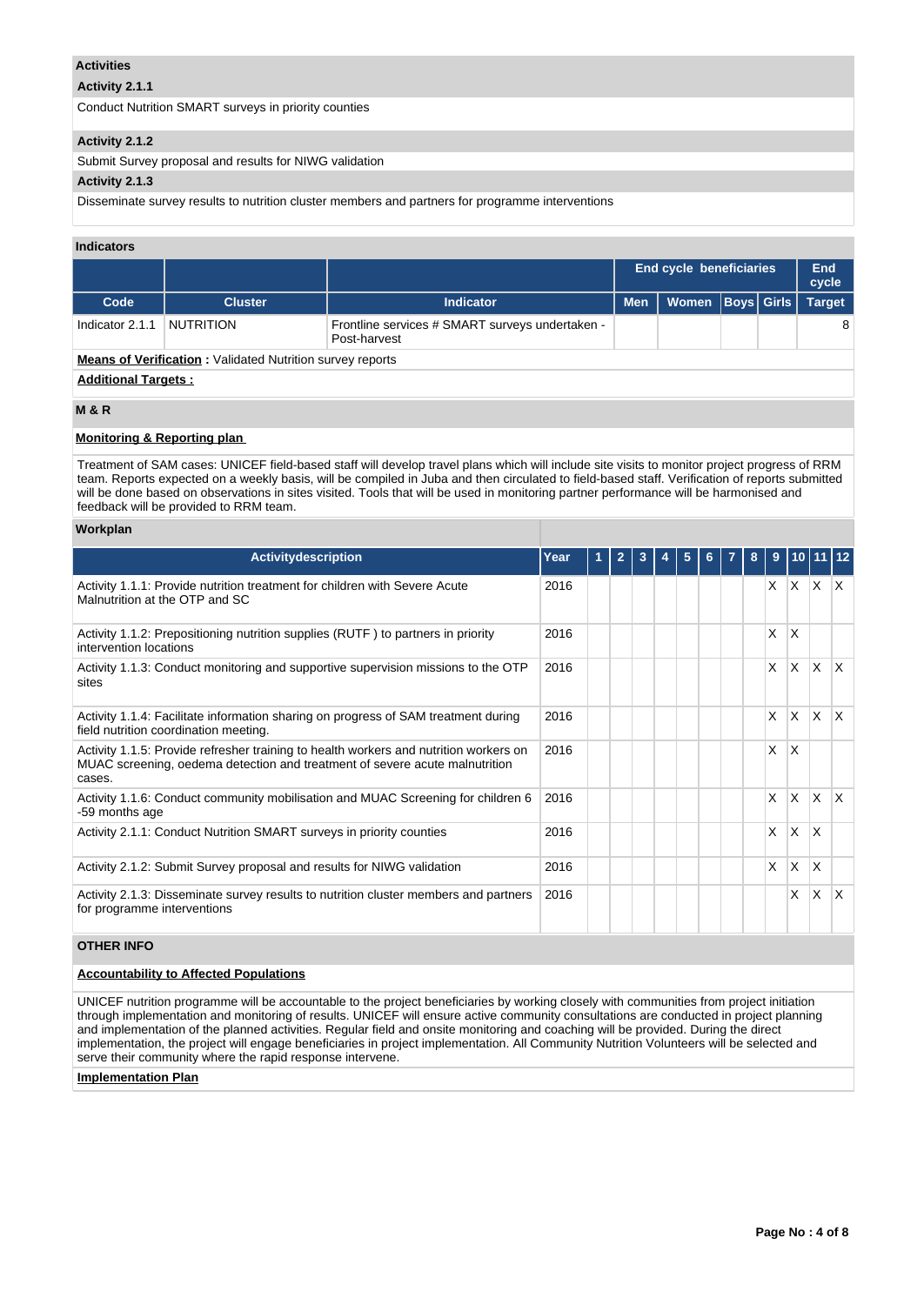Nutrition services are mainly provided by NGOs partners in South Sudan, while UNICEF providing direct implementation through the RRM. To determine a nutrition response a situation assessment (a desk review assessment) of the location is conducted to better inform the type of rapid response nutrition intervention needed. The information needed for desk review to determine nutrition interventions for nutrition response are Site specific assessments, Global Acute Malnutrition (GAM) rate, nutrition partner presence & capacity, population, projected caseload and Food Security response modality.

Once the location identified, RRM team are deployed jointly with potential partners to continue the services after the mission. Supplies are also transported. Training of health workers and nutrition community volunteers will be done in line with MOH and international guidelines. Partner capacity building activities are CMAM trainings, on the job training, provision of key tools and job aids, Reporting trainings, on the job training, provision of key tools and job aids and monitoring of existing activities

UNICEF Nutrition experts will be based in all critical states (NBEG – based in Aweil , Upper Nile – based in Malakal, Unity – based in Bentiu, Warrap – based in Rumbek) who will support with monitoring of programmes and developing capacity of MoH and NGO partners who are continuing to provide nutrition services following after RRM. As required, Rapid Response Missions follow up will be organised to address gaps in services where there is no partners engaged during initial RRM period.

#### **Coordination with other Organizations in project area**

| Name of the organization | Areas/activities of collaboration and rationale                                                                                                                                                                                                                                                                                                                                                                                 |
|--------------------------|---------------------------------------------------------------------------------------------------------------------------------------------------------------------------------------------------------------------------------------------------------------------------------------------------------------------------------------------------------------------------------------------------------------------------------|
| <b>UNICEF</b>            | WFP and nutrition partners: Both severely and moderately<br>malnourished children treated in OTP and TSFP in the same location<br>by the same nutrition workers. Hence, we collaborate in the<br>prioritization of locations and implentation. UNICEF and WFP also<br>work hand in hand with partners that are operational on the ground.<br>eq referal of SAM with complications and follow up visits to the RRM<br>locations. |

### **Environment Marker Of The Project**

A+: Neutral Impact on environment with mitigation or enhancement

#### **Gender Marker Of The Project**

2a-The project is designed to contribute significantly to gender equality

### **Justify Chosen Gender Marker Code**

All boys and girls are equally enrolled in the nutrition program regardless of their sex as long as they meet the admission criteria.

#### **Protection Mainstreaming**

In collaboration with the child protection section, UNICEF will ensure that children and their mothers are provided with psychosocial counselling to ensure that women are able to continue to care for their children. Children undergoing nutrition treatment at the inpatient SC will be provided will toys and play materials for stimulation as part of SC treatment.

#### **Country Specific Information**

#### **Safety and Security**

Women and children will be provided with safe and child friendly spaces so they can play and care for their children.

### **Access**

Nutrition services will be set up in close proximity to beneficiaries to ensure safe access by the beneficiaries. The nutrition programme as designed has an outreach component which will ensure OTP services are taken closer to the beneficiaries as much as possible.

# **BUDGET**

| Code | <b>Budget Line Description</b>                                        |   | $D/S$ Quantity | <b>Unit</b><br>cost | <b>Duration</b><br>Recurran<br>ce | $\frac{9}{6}$<br>charged<br>to CHF | <b>Total Cost</b> |
|------|-----------------------------------------------------------------------|---|----------------|---------------------|-----------------------------------|------------------------------------|-------------------|
|      | <b>Staff and Other Personnel Costs</b>                                |   |                |                     |                                   |                                    |                   |
| 1.1  | Nutrition officer                                                     | D |                | 3 3,000<br>.00      | 4                                 | 30.00                              | 10,800.00         |
|      | This cost includes salary and fringe benefits for the program staff   |   |                |                     |                                   |                                    |                   |
| 1.2  | Nutrition Specialist (P-3)                                            | D | $\overline{2}$ | 18,50<br>0.00       | 4                                 | 30.00                              | 44,400.00         |
|      | This cost includes salary and fringe benefits for the program staff   |   |                |                     |                                   |                                    |                   |
| 1.3  | Nutrition Information Specialist                                      | D | 1 <sup>1</sup> | 18,50<br>0.00       | 4                                 | 30.00                              | 22,200.00         |
|      | This cost includes salary and fringe benefits for the program staff   |   |                |                     |                                   |                                    |                   |
| 1.4  | Cross cutting staff (field operations and operations/supply)          | S | $\overline{2}$ | 20,50<br>0.00       | 4                                 | 30.00                              | 49,200.00         |
|      | This cost includes salary and fringe benefits for the operation staff |   |                |                     |                                   |                                    |                   |
|      | <b>Section Total</b>                                                  |   | 126,600.00     |                     |                                   |                                    |                   |